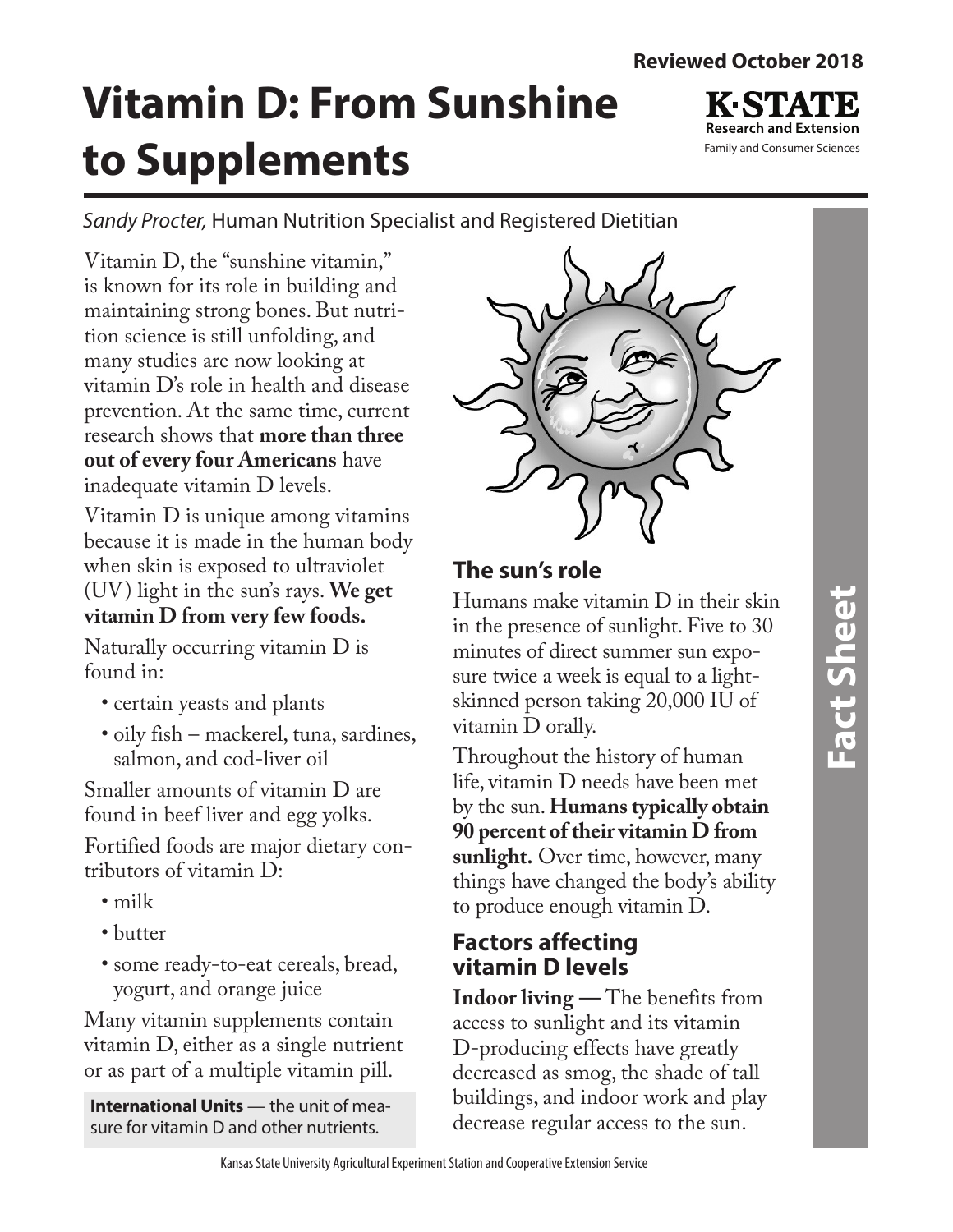**Sunscreen —** Wearing sunscreen to protect from overexposure to the sun's harmful rays is an important health precaution. However, sunscreen blocks the body's ability to make vitamin D.

**Season and latitude —** Winter sunlight (from December to February in Kansas) is too indirect for vitamin D formation in most of the middle and northern United States. UV exposure is strongest in areas at or near the equator. Stored levels of vitamin D drop during winter months, and experts believe immunity drops as a result. This could explain why winter is "cold and flu" season.

**Overweight/obesity —** Body fat interferes with how vitamin D is formed and stored in the body. Persons who are obese (BMI of 30 or greater) are more likely to be deficient of vitamin D than persons with a lower BMI, because the vitamin is "trapped" in fat stores and unavailable for the body's use.

**Age —** As people age (50 and older), they are less able to produce vitamin D due to lower levels of pre-vitamin D in the skin.

**Skin color —** Persons with dark skin produce vitamin D at a lower rate than persons with lighter skin because of more pigment, *melanin,* in dark skin. Research is examining if this could explain why certain illnesses, such as high blood pressure or end-stage renal disease, strike non-Hispanic black persons more frequently than other racial groups.

**Breastfeeding —** Infant vitamin D requirements cannot *typically* be met areas of vitamin D research: **<sup>2</sup>**



Oily fish, such as salmon, is a source of vitamin D.

by human milk alone. Breast milk varies in the amount of vitamin D it contains, but experts believe this is due to low levels of vitamin D in the mother, which lead to low levels of vitamin D in her breast milk.

A recent increase in nutritional rickets, especially in African American infants and children, led the American Academy of Pediatrics to recommend **400 IU of vitamin D each day, beginning at birth to age 1**. This *doubling* of previous recommended intake levels for infants was implemented to combat rickets – the classic vitamin D deficiency disease.

# **Why the interest in vitamin D?**

In addition to its vital role in bone health, vitamin D continues to be studied for a wide variety of possible health benefits. As a hormone, vitamin D binds to receptor cells in the body, which in turn have the ability to control a far-reaching range of hormone and gene-expressing processes. These processes influence a vast number of the body's health responses. Here are some current<br>areas of vitamin D research: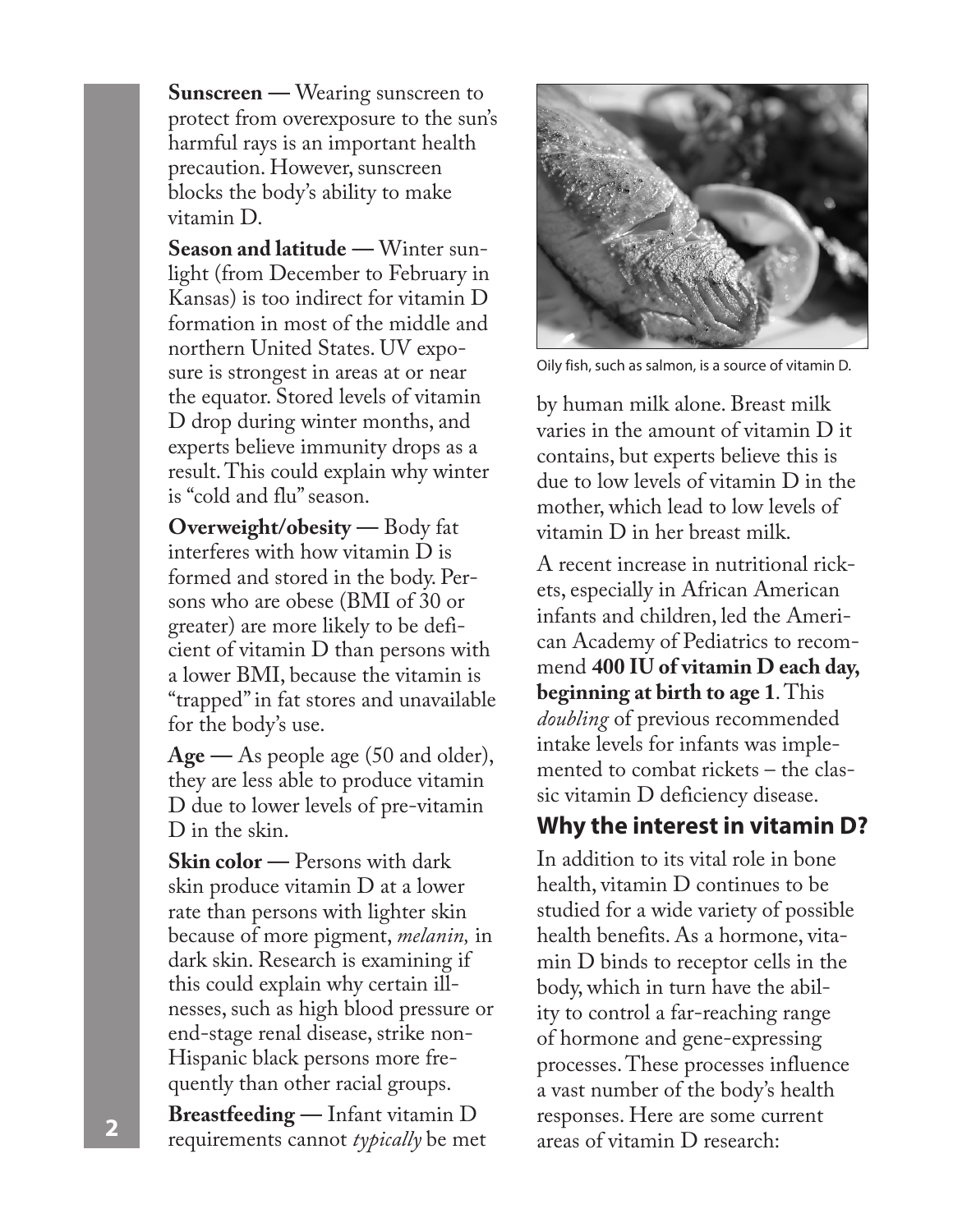**Vitamin D and immunity —** Vitamin D plays an important role in keeping the body's immune system healthy. If the body is low on vitamin D, scientists believe it is less able to fight off infections and diseases. Adequate vitamin D is needed to prevent **autoimmunity** — The abnormal response of the immune system that causes the body to attack its own cells and tissues. Research focuses on the role of vitamin D deficiency in several autoimmune diseases, including rheumatoid arthritis and multiple sclerosis.

**Vitamin D and cancer —** Vitamin D regulates a number of genes in several cancers, including prostate, colon, and breast cancers. Other studies appear to suggest that low levels of the vitamin may not only affect the outcome of a cancer diagnosis, but may even play a role in the *cause* of certain cancers.

**Vitamin D and diabetes —** Adequate vitamin D appears to play an important role in improving the body's sensitivity to insulin, thereby lowering the risk of diabetes. Not only may vitamin D prevent or delay the onset of diabetes, recent research also shows that vitamin D may reduce complications for those already diagnosed.

#### **How much vitamin D do people need?**

Vitamin D is required throughout life, from before birth through old age. New daily recommendations are:

| • Infants to age 1: | 400 IU |
|---------------------|--------|
|---------------------|--------|

- Children 1 to 18 years: 600 IU
- Adults age 19 to 70: 600 IU
- Adults age 71+: 800 IU

**Tolerable upper levels of intake —**  The upper levels of vitamin D are at the high end of the safety scale and should *not* be misunderstood as amounts people need or should try to consume. The Institute of Medicine encourages adults to stay below 4000 IU per day, from both food and supplements, to avoid the risk of harm.

### **Self-help steps to boost vitamin D levels**

What can you do to protect your health and avoid vitamin D deficiency? Some tips for self care.

**Talk to your doc**. Many health-care providers recommend a simple lab test to determine vitamin D level. Your doctor can determine if vitamin D supplements are right for you.

**Let the sun shine**! While moderate exposure to sun is an ideal way to increase vitamin D levels for many people, too much unprotected sun exposure is known to lead to skin cancer. Experts in vitamin D research believe five to 30 minutes, twice a week, of direct sun on exposed skin **without** sunscreen allows lightskinned persons to manufacture ample vitamin D. Persons with dark skin may require up to three times as much sun exposure. Ask your healthcare provider how much sunlight exposure is right for you.

**Focus on food.** The foods listed on page 1 are natural and fortified sources of vitamin D. Read the Nutrition Facts label. If vitamin D is added to a food, you will see it on the label.

**Mind your meds.** Several medications have the potential to increase the **<sup>3</sup>**